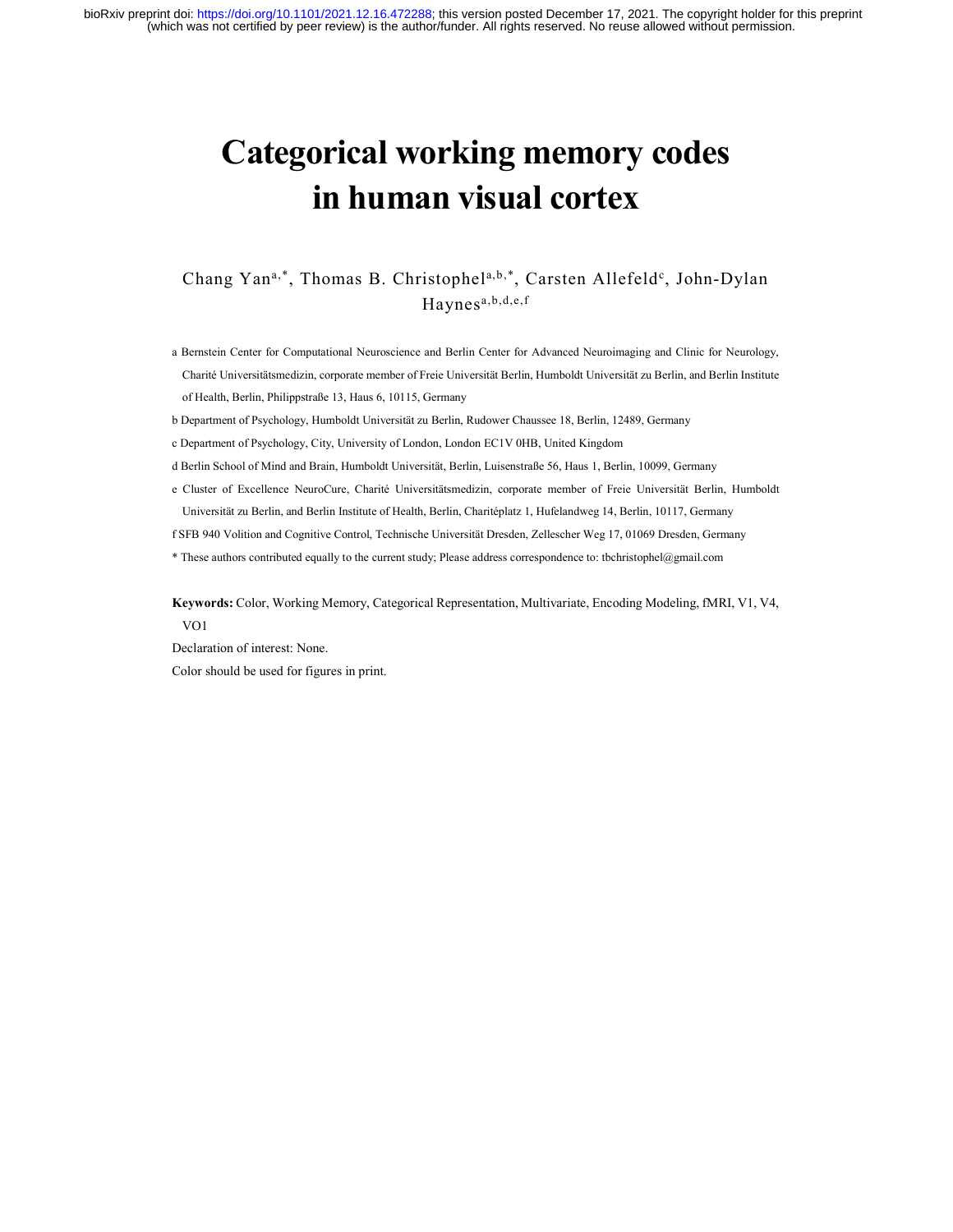# Abstract

Working memory contents are represented in neural activity patterns across multiple regions of the cortical hierarchy. It has remained unclear to which degree this reflects a specialization for different levels of abstraction. Here, we demonstrate that for color stimuli categorical codes are already present at the level of extrastriate visual cortex (V4 and VO1). Interestingly, this categorical coding was observed during working memory, but not during perception.

The human mind has the ability to temporally store sensory information to guide decision making and behavior<sup>1</sup>. Information about memorized sensory contents has been found in activity patterns across numerous cortical regions<sup>2</sup>. Importantly, the same memorized content can be represented in more than one region<sup> $3-9$ </sup>, even at the same time<sup>10</sup>. While these multiple representations might be simply redundant, it has been suggested that there could be a division of labor such that early sensory regions encode low-level sensory details whereas more higher-level regions represent increasingly abstract and categorical properties of memorized stimuli<sup>2,11</sup>. To date, it has remained unclear at which stage the categorical nature of memory representations begins to emerge.

Color stimuli have long been used to study the capacity and precision of visual working memory<sup>12–16</sup>. Importantly, color stimuli exhibit both continuous and categorical properties. For example, colors are perceived as a continuum but they are also readily grouped into basic color categories<sup>17,18</sup>, even when patients are incapable of naming them<sup>19</sup>.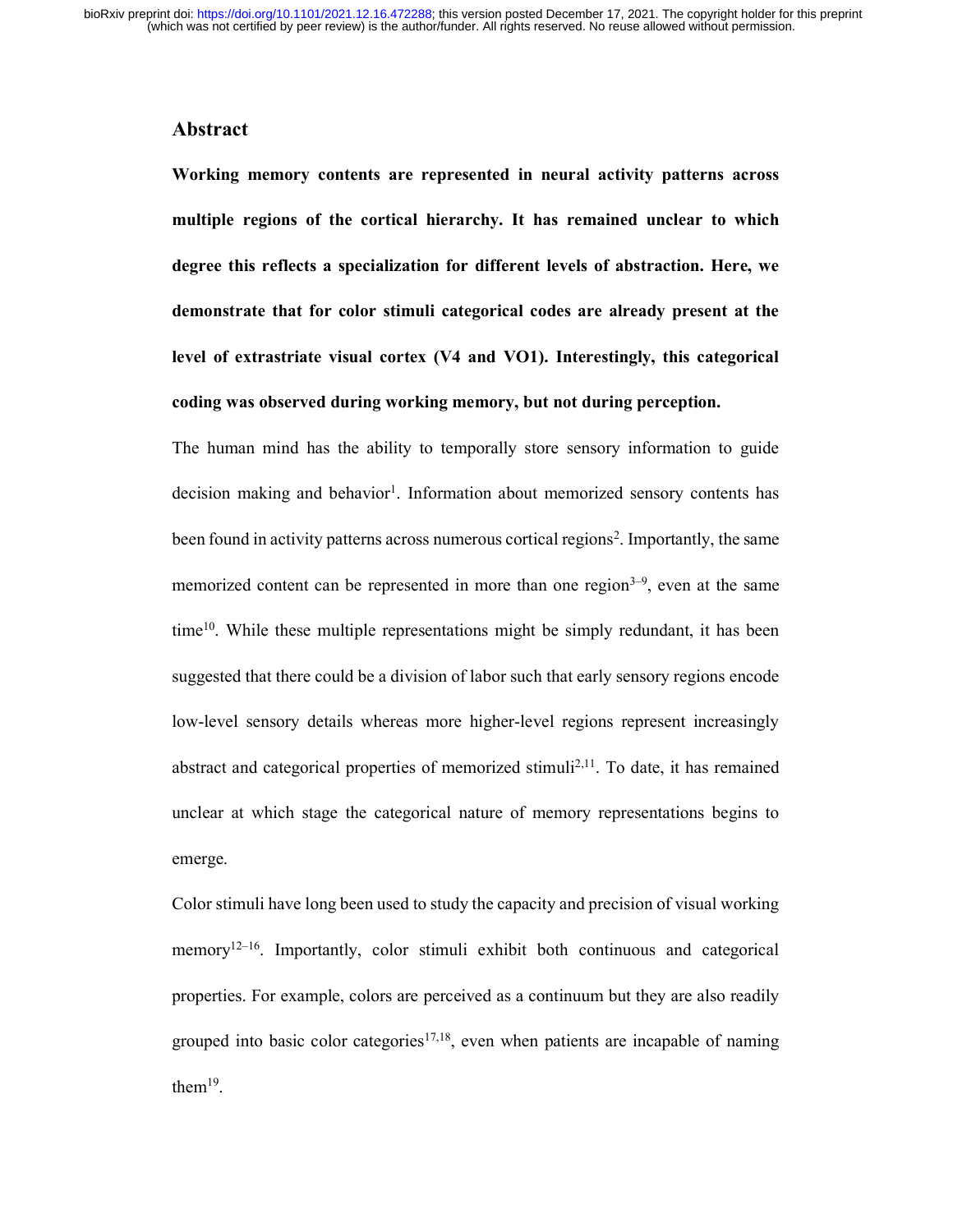(which was not certified by peer review) is the author/funder. All rights reserved. No reuse allowed without permission. bioRxiv preprint doi: [https://doi.org/10.1101/2021.12.16.472288;](https://doi.org/10.1101/2021.12.16.472288) this version posted December 17, 2021. The copyright holder for this preprint



Figure 1. Experimental design and stimuli. (a) In the working memory task, subjects were presented with two color samples followed by a retro-cue ('1' or '2'). The retro-cue indicated which of the two items had to be recalled by clicking on the respective color on a color wheel after the delay (memory task). (b) In the perceptual task, the sample and the color wheel were shown at the same time minimizing mnemonic demands. (c) Subjects made larger errors in the memory task (absolute error in degrees of the color-wheel, collapsed across subjects) and showed more consistent biases in color reports for individual hues (bias defined as absolute error for each color, averaged and compared to biases for permuted color labels, see Methods for details).

Recent behavioral work suggested that performance during continuous color recall could be explained by a dual content model that combines categorical and continuous (non-categorical) components<sup>20,21</sup>. Such a dual content model reliably predicted color reproduction that were consistently biased away from the memorized color.

Here we used fMRI and multivariate encoding models to assess whether brain representations of memorized colors in different visual brain areas are better explained by more continuous or more categorical codes. To this end, we scanned 10 healthy participants in multiple MRI sessions (4 each). They performed a conventional color working memory task requiring subjects to recall a remembered color as accurately as possible and indicate their choice with a continuous color wheel. Subjects either recalled the colors immediately (undelayed 'perceptual' task, see Figure 1b) or after a delay (delayed 'memory' task, see Figure 1a). To closely capture the neural activity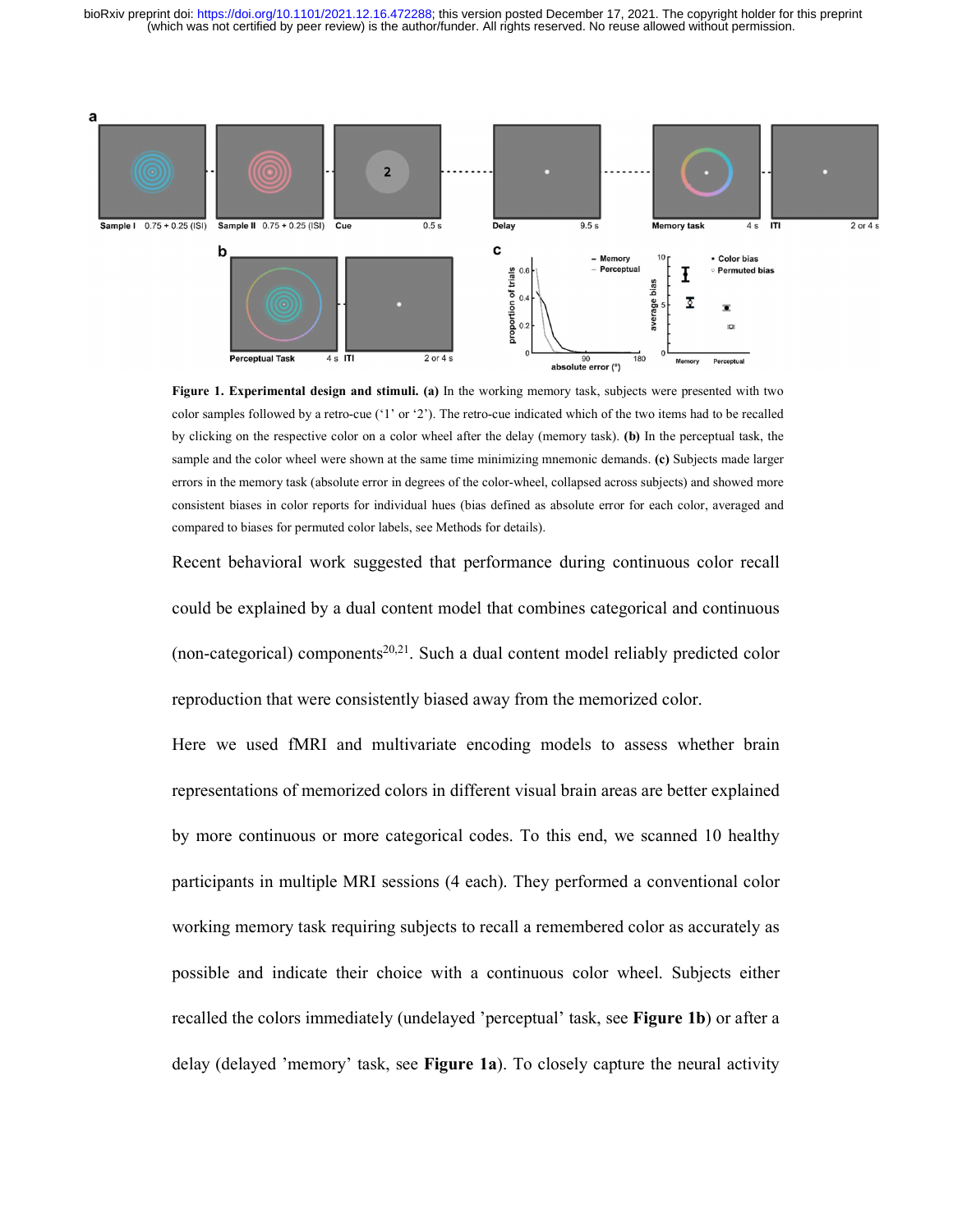patterns encoding colors of different hues, we sampled colors evenly from a calibrated color space.

#### RESULTS

Subjects made larger errors in the memory task (mean absolute error =  $17.47^{\circ}$   $\pm 1.52^{\circ}$ ) SEM in degrees of the color-wheel, see Figure 1c) than in the perceptual task (mean absolute error =  $9.8^{\circ} \pm 0.39^{\circ}$  SEM, Wilcoxon signed rank test,  $p = 0.002$ ), and showed larger categorical biases independently of the overall effect of the errors (see Figure 1c, Wilcoxon signed rank test,  $p = 0.02$ ).

In a behavioral session after the fMRI experiments, we used two separate category-based behavioral tasks to obtain a categorical model of color representation. Following prior behavioral work<sup>20</sup>, subjects performed two tasks: In the color identification task they were given a color name and asked to identify that color on a continuous color wheel (see Figure 2a). In the color naming task subjects assigned a color name to a continuous color (see Figure 2b). We used  $7$  color names for these tasks but only six were consistently used by the participants in the naming task. As in prior work<sup>20</sup>, data for the seventh, unused color name ('red') was discarded. The resulting behavioral data allow to assess two properties of color representation: The boundaries between color names and the prototypical exemplars for the six color categories most commonly used (see Figure 2d and Methods for details). We then averaged the underlying naming and identification distributions to form a simplified categorical encoding model (see Figure 2c). Such a model has been used in the past to predict behavioral bias in color recall<sup>20</sup>, but serves here as an approximation of the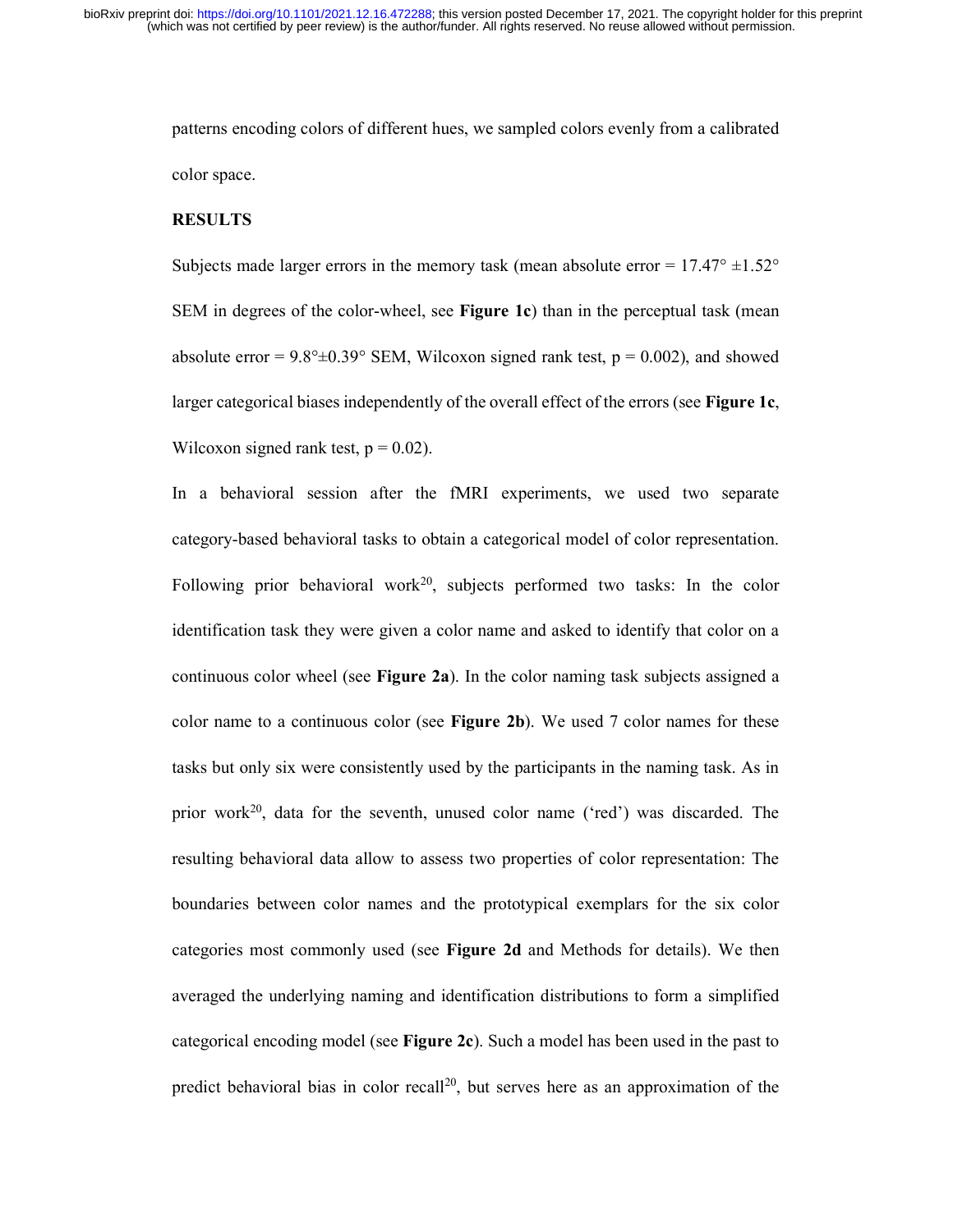tuning of category-selective neurons for these color categories responding strongest to the prototypical color and showing a sharp decline towards the boundaries. For comparison we used a standard cosine-shaped continuous sensory (non-categorical) encoding model (see Figure 2e), versions of which have been used in previous investigations of working memory coding and precision $6,9,22,23$ . This sensory model did not consider information about the delineations of common color categories.



Figure 2. Behavioral categorization tasks and resulting encoding models. We used two category-based tasks performed in a separate session post-MRI where subjects identified prototypical colors on a color wheel (a) and named presented colors (b). (c) We combined naming and identification frequencies for individual hues to create a tuning model for voxels selective to six color categories (as in  $^{20}$ ). (d) This model allows to estimate the boundaries between color categories (open circles, dashed lines) and the prototypical exemplars for each color category (closed circles, solid lines). (e) For comparison, we used a standard uniform model typically thought to capture the sampling of sensory units by an fMRI voxel.

We then tested which of these two models best explained mnemonic representations of color in the brain. Using probabilistic anatomical regions of interest<sup>24</sup> (see methods for details), we focused our analyses on regions of the visual cortex known to have representations of color (Figure 3a; V1, V4 and VO1,  $^{23}$ ). Notably, we used a cross-validated form of multivariate analysis of variance (cvMANOV $A^{25}$ , see methods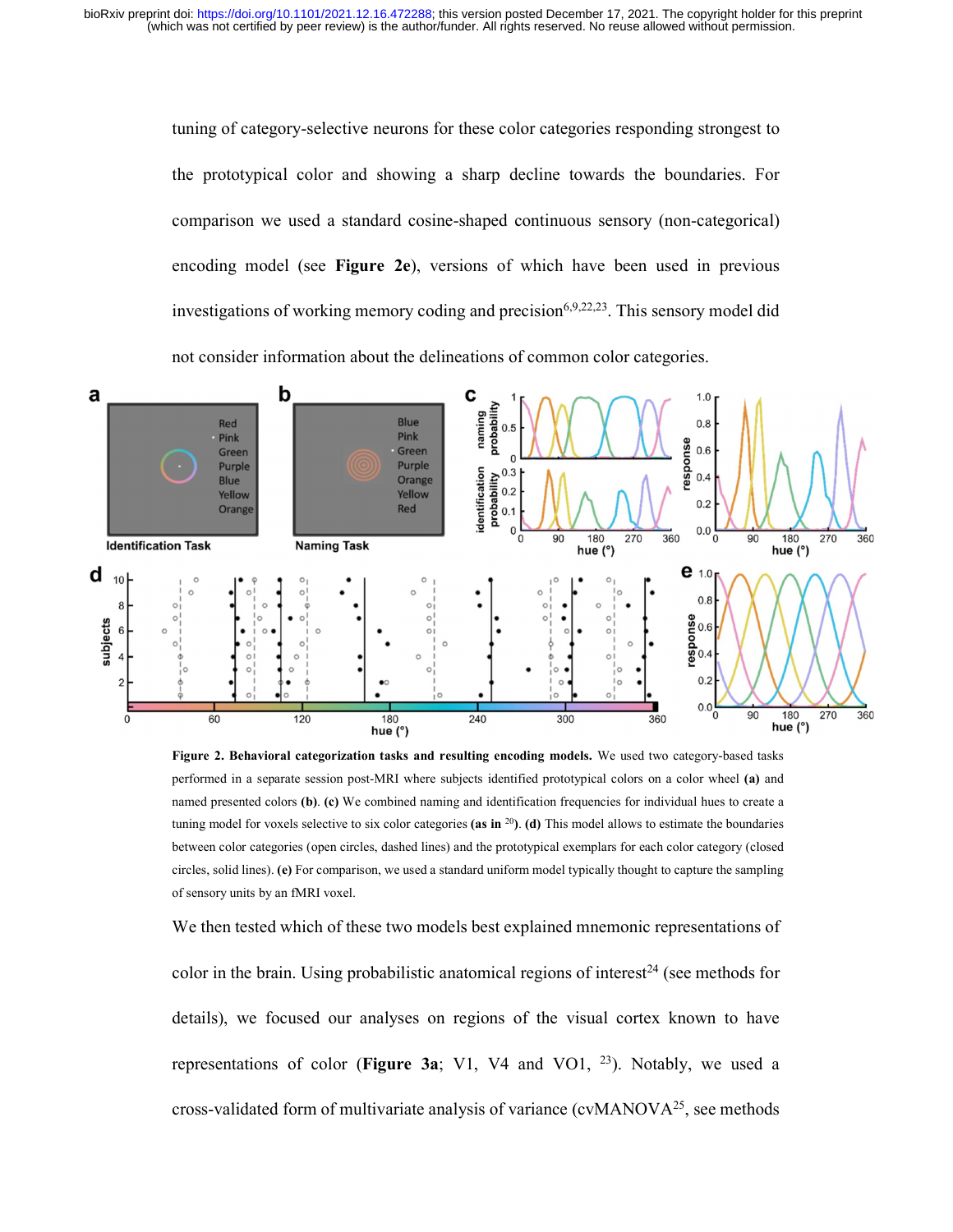for details) to assess which of the two models better explained the underlying data instead of inverting the model to reconstruct the memorized or the reported color (see  $^{26}$ ). This is important as we aimed at identifying intermediary representations that not

necessarily match either the encoded or the reported color.



Figure 3. Decoding color-specific information in visual cortex. (a) We focused our analyses on anatomically defined regions of interest of V1, V4 and V01. (b) Explained variance in fMRI voxel activity patterns for different encoding models (sensory and categorical) during the memory and the immediate task. Regions are color coded; asterisks indicate significance (bootstrapped confidence intervals with p < 0.05; multi-comparison corrected); error bars indicate SEM. (c) Categorical model preference in the three regions during the two tasks. Please note that categorical model preferences in V4 are significantly larger during memory as compared to perception when multiple comparisons corrections are omitted ( $p < 0.05$ , CI<sup>95</sup> = [-0.0377, -0.0011]).

Using the sensory model, we found robust representations of the memorized color in V1 and V01 (Figure 3b; 95% bootstrapped confidence interval of the explained variance corrected for multiple comparisons;  $CI^{95} = [0.0017, 0.0292]$  in V1,  $CI^{95} =$  $[-0.0038, 0.0181]$  in V4,  $CI^{95} = [0.0003, 0.0082]$  in VO1). When using the categorical model, all three ROIs showed statistically significant information about the target color  $(CI^{95} = [0.0043, 0.0469]$  in V1,  $CI^{95} = [0.0014, 0.0243]$  in V4,  $CI^{95} = [0.0041, 0.0124]$  in VO1).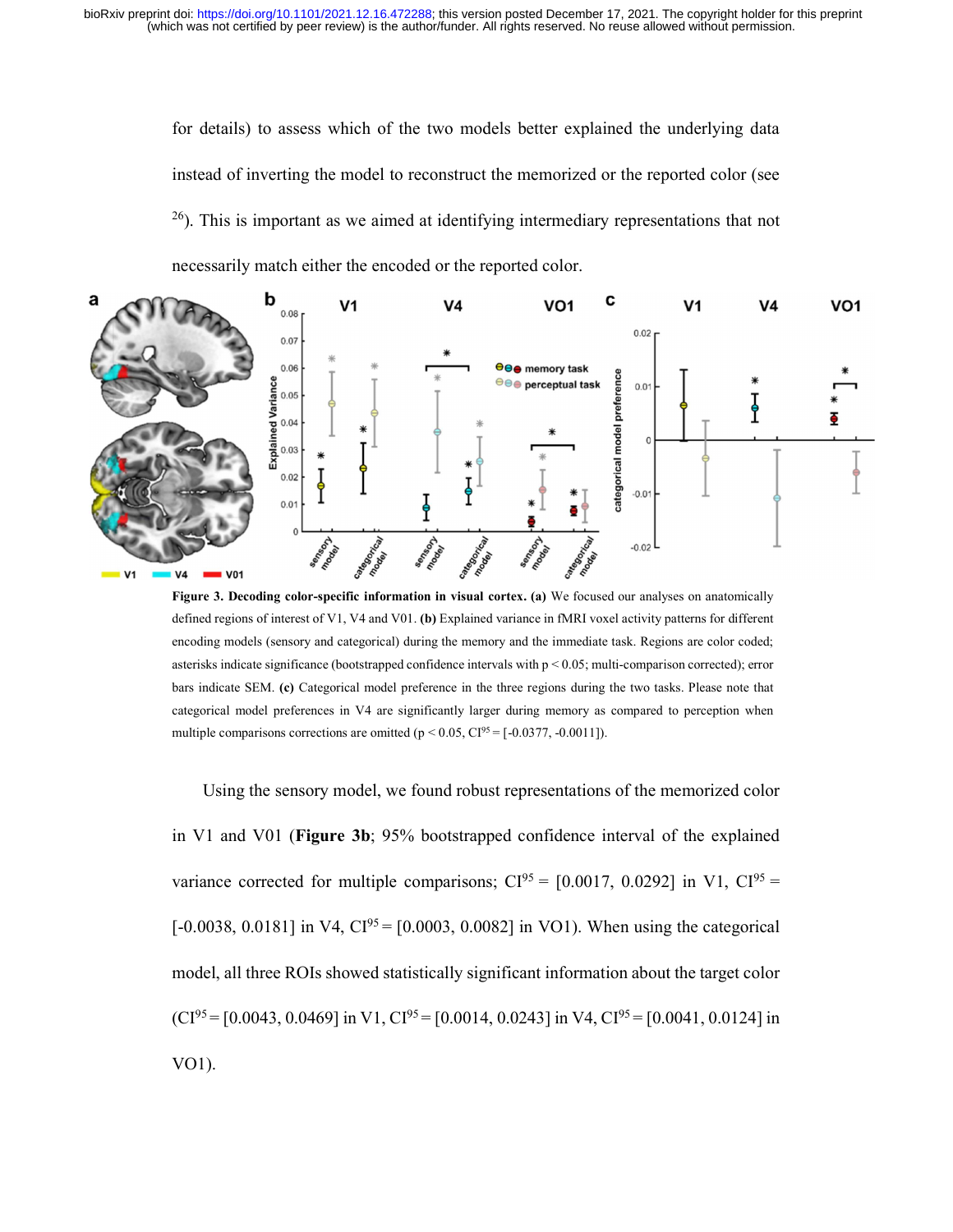Notably, the two models are non-orthogonal with respect to each other, meaning that they can be expected to capture shared variance. Hence, we statistically compared which of the two models explained more variance in the underlying data. We found that the categorical color model explained more variance in V4 and V01 than the sensory model that was not informed by the delineations of common color categories (Error! Reference source not found.c; 95% bootstrapped confidence interval corrected for multiple comparisons of the categorical model preference;  $CI^{95} = [-0.009, 0.0212]$  in V1,  $CI^{95} = [0.0017, 0.0152]$  in V4,  $CI^{95} = [0.0012, 0.0065]$  in VO1). This suggests that during working memory V4 and V01 encode memoranda in a categorical rather than a sensory format.

Then, we asked how color was represented when subjects did not have to retain the color samples in memory but could immediately report the presented color. For data from this perceptual task, the sensory model explained significant levels of variance in all three regions (**Figure 3b;**  $CI^{95} = [0.0198, 0.0724]$  in V1,  $CI^{95} = [0.0085, 0.0781]$  in  $V4$ ,  $Cl<sup>95</sup> = [0.0013, 0.034]$  in VO1). In contrast, using the categorical encoding model only V1 and V4 but not VO1 explained above-chance variance  $(CI^{95} = [0.0202, 0.0783]$ in V1,  $CI^{95} = [0.0082, 0.0495]$  in V4,  $CI^{95} = [-0.0055, 0.0222]$  in VO1). Critically, for the perceptual task we found no significant differences in the variance explained by the two models in any region (CI<sup>95</sup> = [-0.0174, 0.0149] in V1, CI<sup>95</sup> = [-0.0384, 0.0049] in V4,  $CI^{95} = [-0.0144, 0.0035]$  in VO1). Comparing these differences across the two versions of the task (delayed and undelayed) resulted in a significant interaction effect in V01 (Error! Reference source not found.c; 95% bootstrapped confidence interval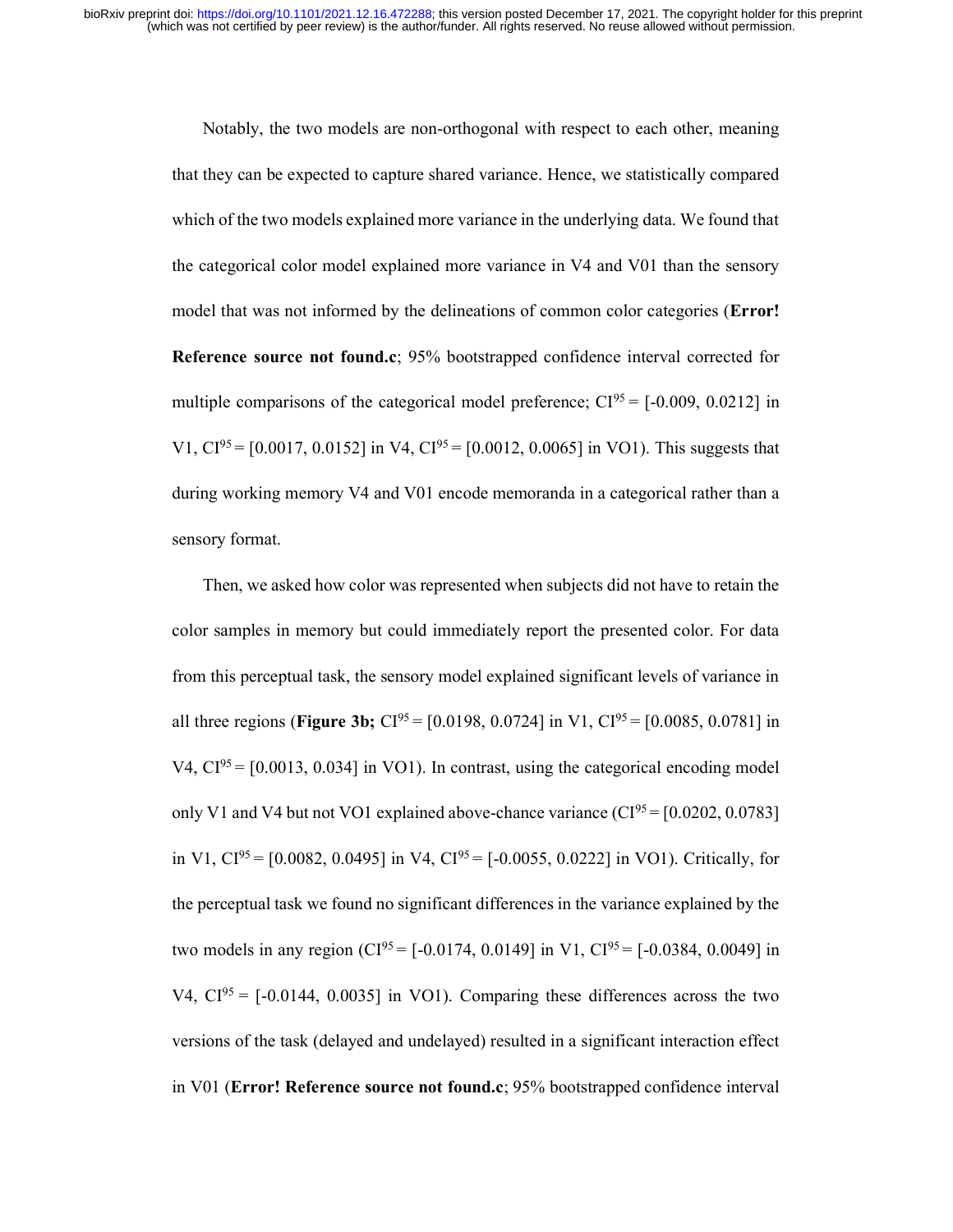corrected for multiple comparisons of the difference in categorical model preference;  $CI^{95} = [-0.0238, 0.0118]$  in V1,  $CI^{95} = [-0.0429, 0.0016]$  in V4,  $CI^{95} = [-0.0177, -0.0023]$ in VO1) indicating that neural representations in the delayed task were substantially more categorical than in the undelayed task in VO1.

These results suggest that representations of memorized colors are retained by categorical representations already inside visual cortex. This demonstrates that already in visual cortex, different regions retain representations in a differential neural code, and suggests that the memory storage of an individual item does rely on its representation in multiple concurrent coding schemes. Importantly, this preference for categorical tuning is only present during working memory and is absent during an immediate perceptual task. Thus, initially more uniform representations might morph to become more categorical during memory. This could have several potential reasons, such as feedback from higher regions. This finding might serve as a direct explanation for the differential amount of biasing of behavioral responses in immediate and delayed recall in this study and in prior work $20,21$ .

In V1, we found that neither model outperformed the other which is consistent with prior work<sup>23</sup> showing that V1 seems to harbor a fundamentally different discontinuous code (with respect to hue) based on opponent colors which is not reflected by either model. Further research is needed to investigate the vast space of potential color encoding models to give more insight into the properties and determinants of neural coding during working memory and perception.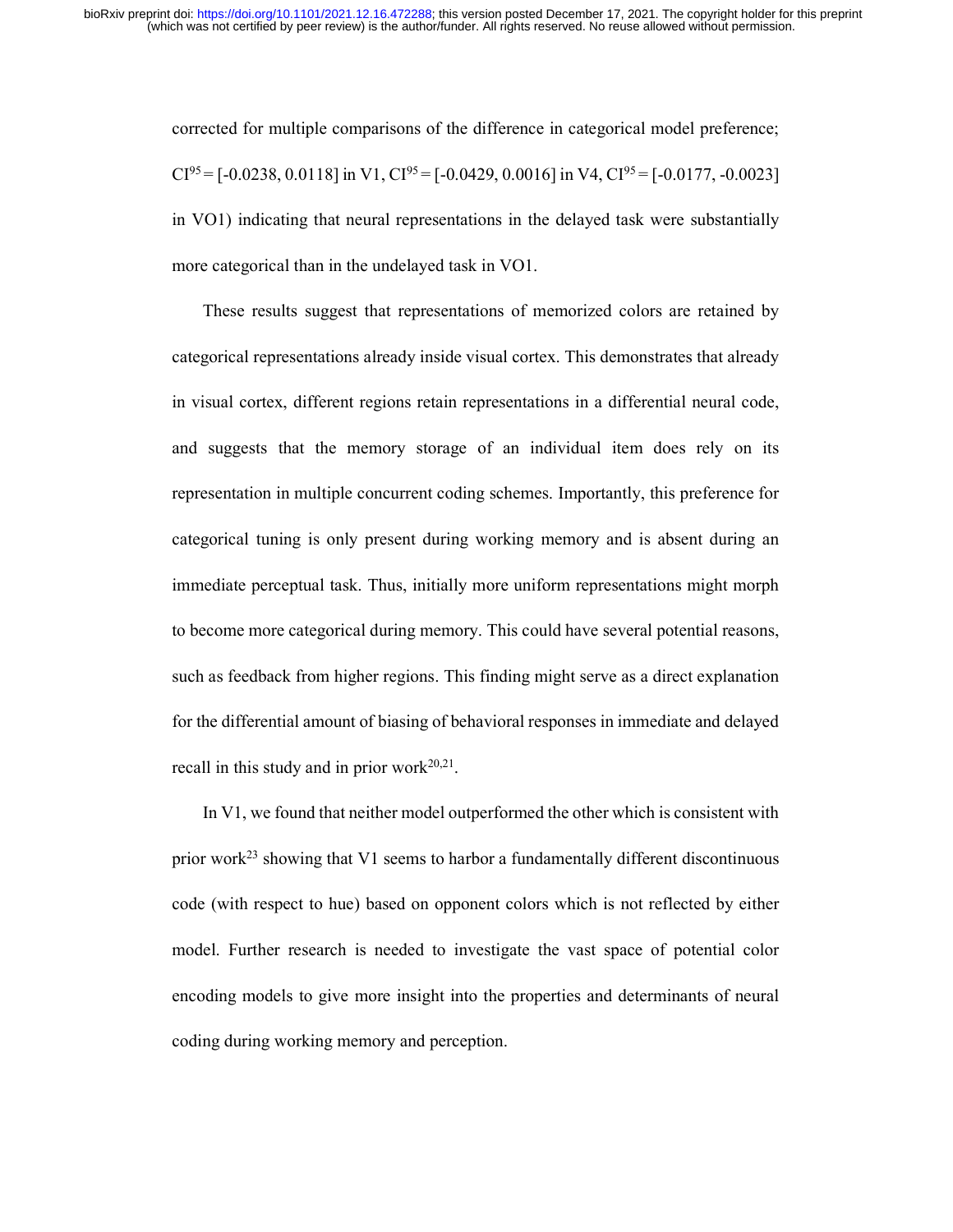# Materials and Methods

# **Participants**

Ten right-handed healthy German native speakers (aged 18-35 years; mean age: 27, SEM  $\pm$  1.13; 9 female) with normal or corrected-to-normal vision and no color blindness participated in the study. The sample size and the number of repetitions per task was chosen based on previous studies using similar analyses techniques to study perceptual color representations as well as working memory representations<sup>23,26</sup>, and was considerably increased. We decided to recruit a small subject number with multiple sessions per subject, instead of a large number of subjects $2^7$ . This study was granted ethical approval by the local ethics committee and all subjects gave informed consent.

# Experimental Design

Each subject completed five sessions of experiments, including three 2-h fMRI sessions with 16 runs (50 trials/run) for a delayed estimation task ('memory task'), one 2-h fMRI session with 14 to 16 runs (50 trials/run) for an undelayed estimation task ('perceptual task') both using color as stimulus material (see Figure 1ab). The third and last session was one 90-min behavioral session for the color categorization tasks (see Figure 2ab). These five sessions were conducted on different days, but within the same month. After the last fMRI session, participants also completed a 2-page questionnaire regarding their strategies for completing the working memory task. All experimental tasks were coded using PsychToolbox-3 (http://psychtoolbox.org/) and MATLAB 2014b (MathWorks, Natick, MA).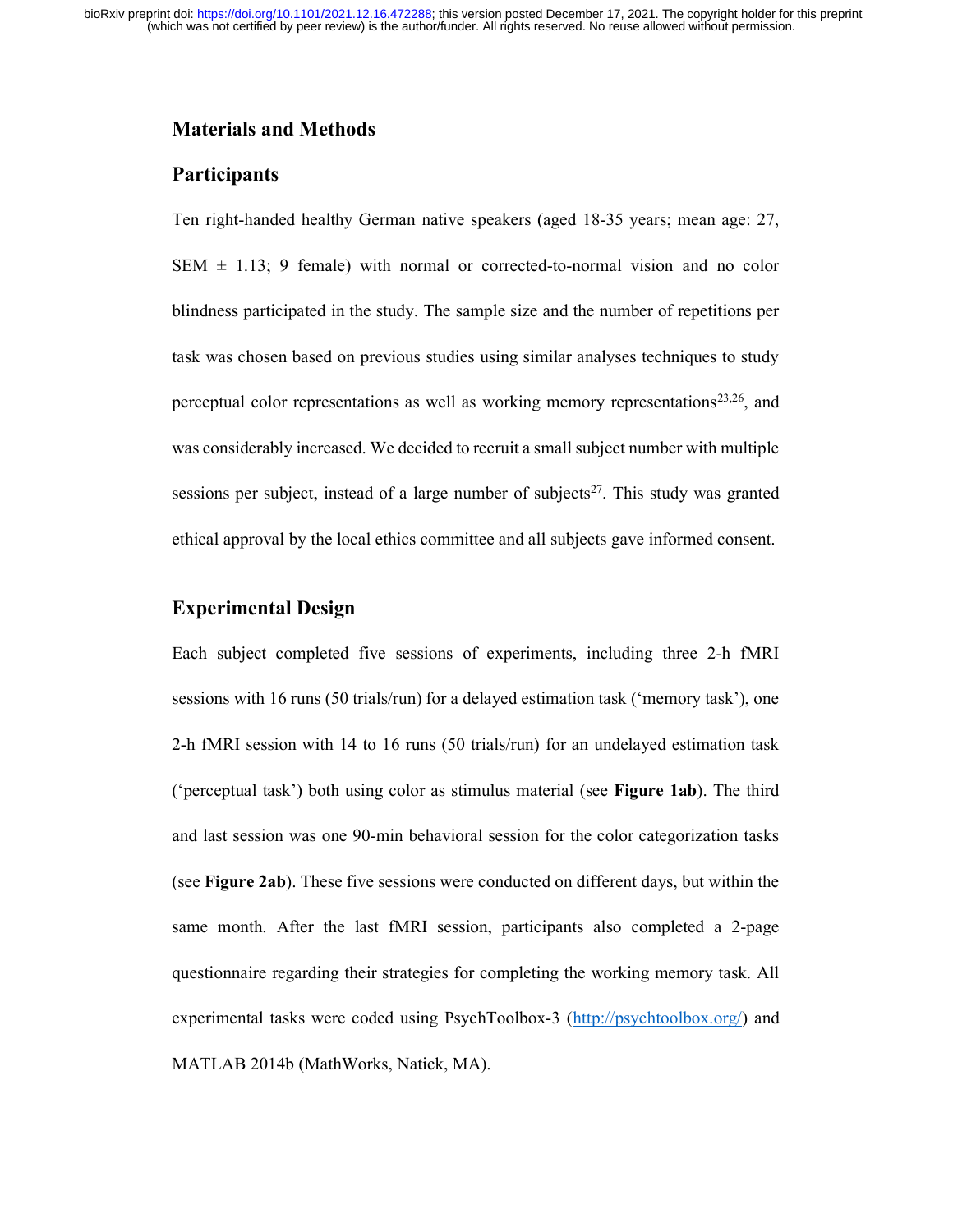#### Memory Task

In the delayed estimation task ('memory task'), subjects memorized a sample hue during a delay period and then reported the memorized color on a randomly rotated color wheel. A trial started with the sequential presentation of two color samples in the middle of the screen, followed by a retro-cue<sup>28</sup> (either '1' or '2') at the center of a light grey circle (see Figure 1a). The sample stimuli were concentric sinusoidal gratings within a circular aperture changing from the central gray point to the sample color, which drifted at a constant speed in a random direction: either inward or outward<sup>23</sup>. A retro-cue informed subjects which of the two sample stimuli should be memorized for the rest of the trial ('1' or '2'). The retro-cue was followed by the presentation of a blank screen (with only the fixation point) for 9.5 seconds, resulting in an overall delay of 10 s for memorization of the cued stimulus. Then a color wheel included all 50 color samples was presented in the center of the screen. Subjects were asked to indicate on the color wheel which sample sampled they had memorized within 4 s. For this, they scrolled with an MRI compatible trackball from the screen center (where the cursor was a white dot) onto the color wheel (where the cursor changed to a white rectangular box), and by clicking a button to confirm their choice. Once the selection was confirmed, both the color wheel and the response remained on the screen until the end of 4s. The color wheel was rotated by random degrees in each trial, thus avoiding confounding motor preparation with the reported color. Subjects were required to fixate throughout the trial.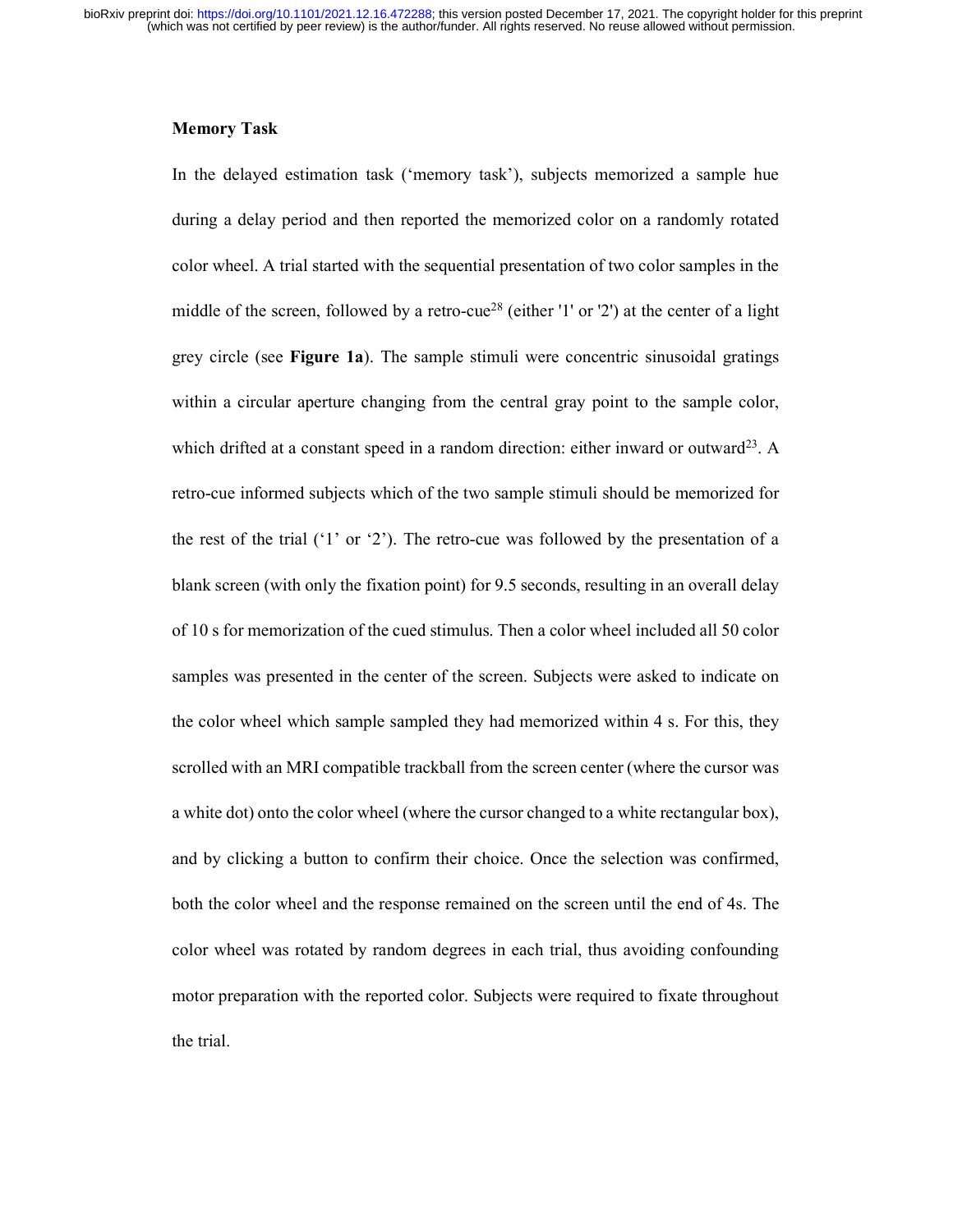The duration of one trial was either 18 s or 20 s, including an inter-trial interval (ITI) of 2 or 4 s (on average ITI = 3 s). A run was comprised of 50 trials in random order, with each of the 50 sample stimuli presented once as the cued stimulus and the not cued stimulus (fully randomized from each other). Three fMRI scanning sessions resulted in altogether 16 runs and 800 trials for the delayed estimation task per subject. Before the first scanning session, subjects were trained for half an hour with feedback on their responses.

#### Perceptual Task

In the undelayed estimation task ('perceptual task'), subjects reported a seen color on a concurrently presented color wheel. A trial began with the presentation of a sample stimulus in the middle of the screen (see Figure 1b). 500 ms after sample onset, the color wheel started to fade into view within a period of 350 ms. The color wheel was faded-in to minimize interference with the subjects' perception of the color sample. The next trial started after an inter-trial interval of 2 or 4 s (on average ITI = 3 s). A trial was thus either 6 s or 8 s (on average 7 s), and a run consisted of 50 or 100 trials. Altogether 700 to 800 trials were conducted for the undelayed estimation task per subject.

#### Category Naming and Identification Tasks

A pair of behavioral categorical tasks, color naming and identification, were performed in order to delineate the properties of color categories in our sample. The tasks were conducted in a dark behavioral lab using a keyboard and a mouse, after the completion of all fMRI sessions. Subjects had no time pressure as the next trial only started after they completed the current trial.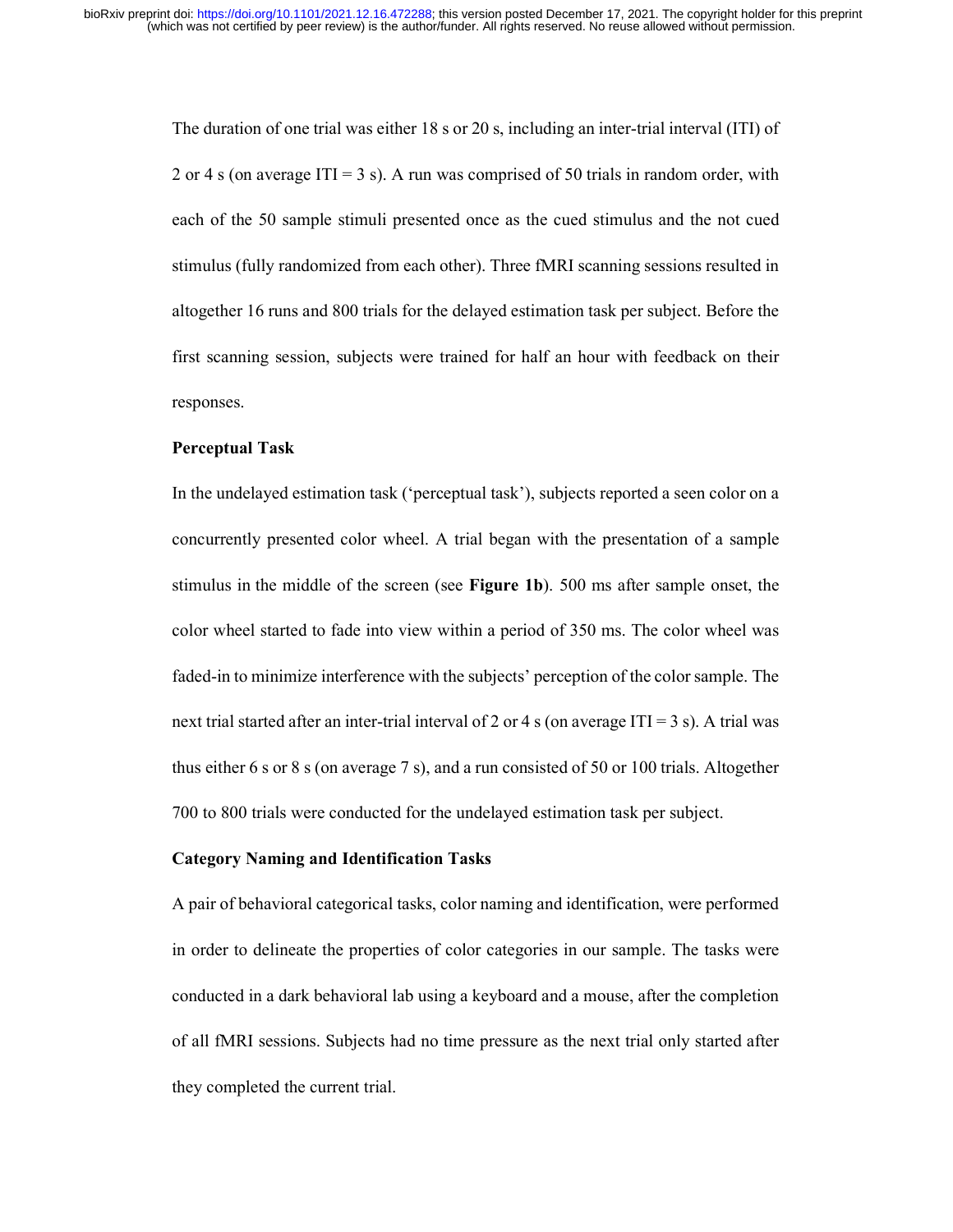In the color naming task (Figure 2b), a list of seven common color names including 'blue', 'pink', 'green', 'purple', 'orange', 'yellow' and 'red' was shown next to a sample color. These chromatic color terms were selected based on Berlin and Kay's eight basic color categories<sup>29</sup> but 'brown' was excluded (see prior work<sup>20</sup>). Subjects were asked to select the term that best described the color stimulus by pressing the up or down button on the keyboard, and to confirm their choice by pressing enter. The order of the terms as well as the initial position of the cursor were randomized in each trial to minimize position bias. Six subjects completed 12 trials for each of the 50 color stimuli, while four subjects evaluated each stimulus 9 or 6 times (due to time constraints of the behavioral session).

In the color identification task (Figure 2a), subjects were required to mark the color wheel to identify the prototypical exemplar for of each of the seven color terms (see above). By pressing the left button of the mouse, they could confirm the color selection. The color wheel was rotated by random degrees in each trial to prevent association between the position and the color. Six subjects completed 90 identification trials for each category term, while four subjects evaluated each term 60 times.

# Stimuli

We used a set of 50 color samples taken from a circular color space with constant lightness (CIE LAB; center:  $a^* = 0$ ,  $b^* = 0$ ; radius = 38; L\*=70; Figure 1c). Using a large number of different colors allowed us to finely sample variations in neural coding for stimuli in this circular space. A spectroradiometer (JETI spectraval 1501) was employed to measure  $L^*a^*b^*$  values of each of the 50 generated colors, and to calibrate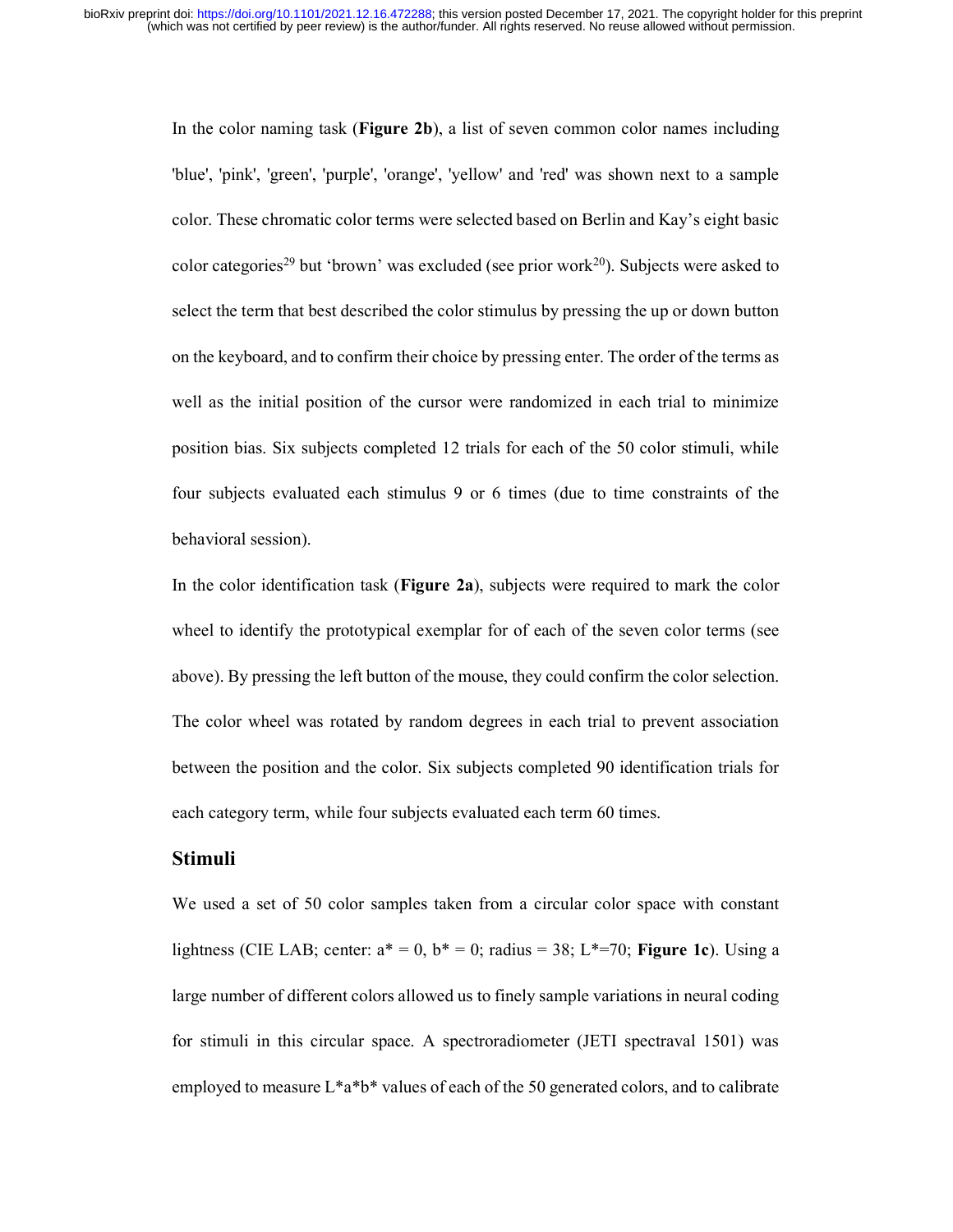these parameters on different screens (the MRI monitor for the MRI session and the computer screen for the behavioral session). More specifically, we first calibrated the background gray color (used as the reference white point) to approximate a XYZ ratio of 1:1:1. Then, each color stimulus was measured and changed in multiple iterations to minimize the discrepancy to the chosen  $L^*a^*b^*$  values.

### Data Acquisition

MRI data were acquired on a 12-channel Siemens 3 Tesla TIM-Trio scanner at the Berlin Center for Advanced Neuroimaging (BCAN). At the beginning of each scanning session, a high-resolution T1-weighted magnetization-prepared rapid gradient echo (MPRAGE) anatomical volume was collected (192 sagittal slices; repetition time  $TR =$ 1900 ms; echo time TE = 2.52 ms; flip angle =  $9^{\circ}$ ; FOV = 256 mm). For acquisition of functional BOLD imaging, T2\*-weighted echo planar images (EPI; 32 contiguous slices; TR = 2 s; TE = 30 ms; voxel size =  $3x3x3$  mm; matrix size =  $64 \times 64 \times 32$ ; slice gap = 0.6 mm; descending order; flip angle =  $90^{\circ}$ ; FOV = 192 mm) were recorded covering the whole neocortex. Every trial was time-locked to the start of an EPI acquisition. For the memory task, 478 EPI scans were collected per run, and altogether 7648 scans were acquired over 16 runs per subject. For the perceptual task, data was acquired either in single (50 trials, 175 scans) or double (100 trials, 350 scans) runs. Overall, 2450 to 2800 functional scans were recorded per subject.

# Behavioral Analyses

To quantify the precision of color recall, we calculated the absolute error across trials separately for each condition (memory task and perceptual task) expressed in degrees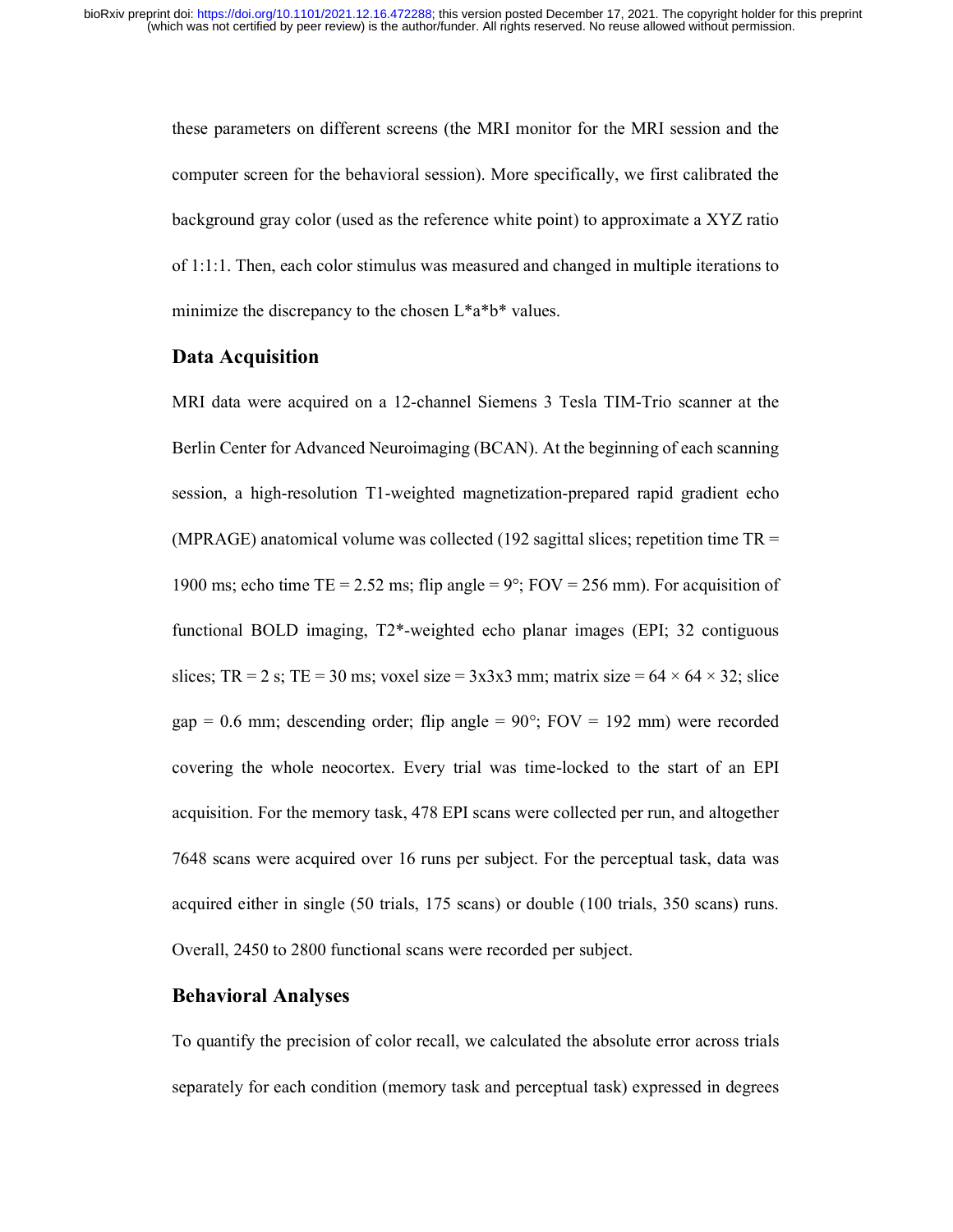of the 360° color-wheel. We also wanted to know whether subjects color reproductions were more biased during working memory as compared to a perceptual task (see  $20$ ). For this, bias in color reports was quantified by averaging recall errors for all repetitions of a given color (14-16 repetitions) and then averaging the absolute value of this individual bias across all colors. To control for the effect of random (color independent) recall errors on this bias measure, we permuted the color labels for each trial 1000 times and compared the resulting bias estimates against the biases computed from the real labels.

Data from the naming and the identification task was used to identify boundaries and prototypical colors for common color categories (for illustrative purposes, see Figure 2d). Naming data was minimally smoothed (Gaussian smoothing window, size 2,  $\sigma$  = 0.5) to minimize noise when determining boundaries between categories.

### Anatomical Regions of Interest

We focused our analyses on BOLD data from three regions of interest (ROIs) in visual cortex: V1, V4, and VO1. These ROIs (Figure 3a) were delineated based on high-resolution anatomical probabilistic maps<sup>24</sup>. These high-resolution probability maps were processed to obtain binary maps for every individual subject. First, the maps were deformed into the brain space of individual subjects using (inverse) normalization parameters obtained using unified segmentation. Then, the maps on the left and right hemispheres were collapsed and dorsal and ventral components were combined. We applied a mutual exclusion rule for all available probabilistic maps (see  $24$ ), such that every voxel could only be part of one ROI by selecting the ROI label with the highest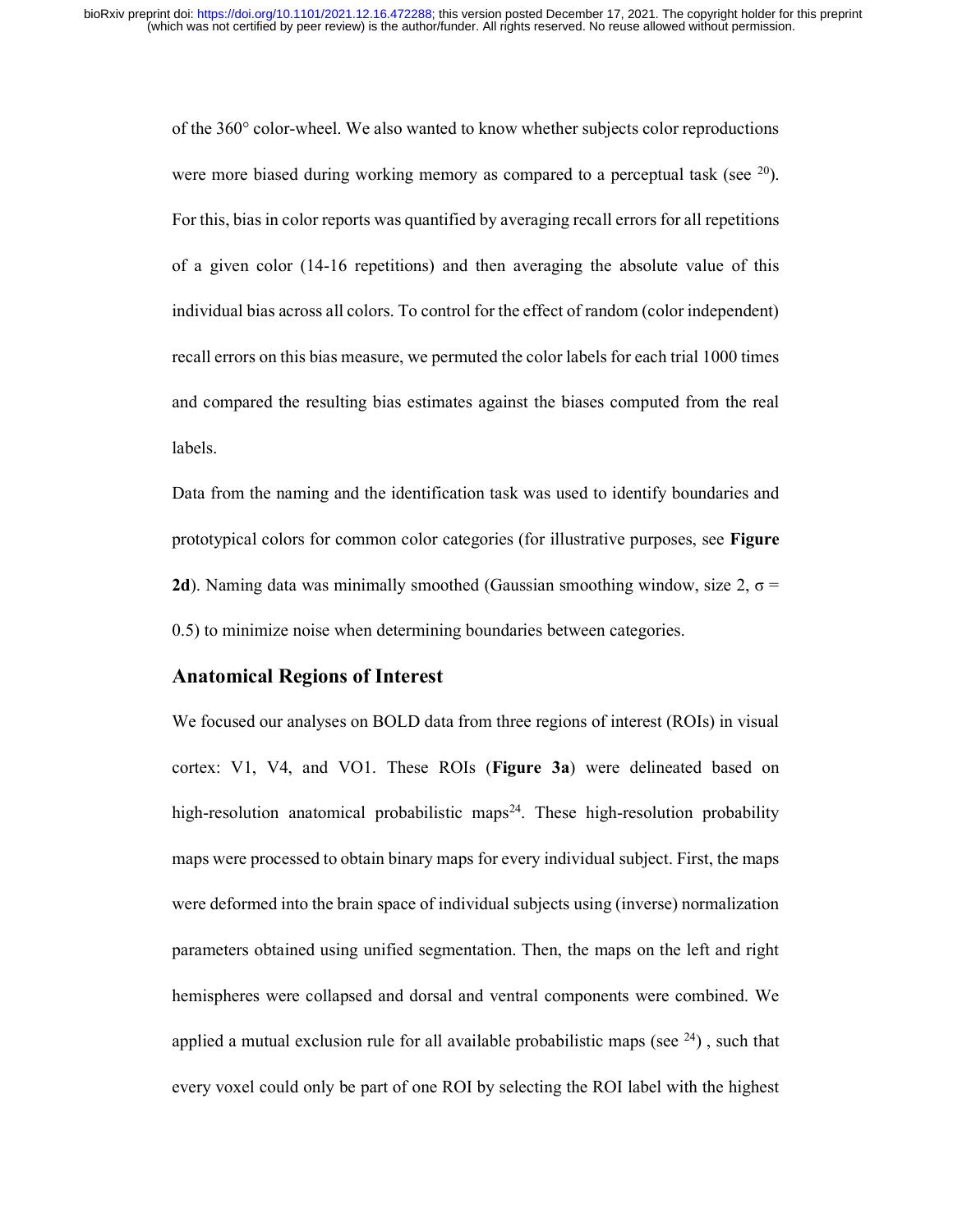probability. Finally, we threshold the resulting subject-level maps to exclude voxels with a probability lower than 10% to obtain a binary ROI map.

## fMRI Preprocessing

All fMRI analysis was conducted using SPM12<sup>30</sup>, cvManova<sup>25</sup>, and Matlab 2014b (Mathworks, Natick, MA). The acquired images were first converted from DICOM format to a SPM compatible format of NIfTI. Next, all functional images belonging to one subject were realigned and resliced to correct for head movement within and between runs. Then, the anatomical image was coregistered to the first functional image and subjected to unified segmentation (for inverse normalization).

# Sensory and Categorical Encoding Models

To estimate color-selectivity from spatially scattered and distinct response patterns of a population of voxels, we use two distinct encoding models: one sensory continuous and one categorical model (see Figure 2c, e). Encoding models capture the pattern of selectivity a voxel can be characterized as the weighted sum of a set of color-selective channels analogous to a neuron's tuning curve. The sensory encoding model was characterized by six half-wave rectified cosine functions evenly distributed over the circular color space and raised to the power of six (Error! Reference source not found.). Such encoding models were used in prior work to model the selective neural response to orientation, spatial location and color<sup>22,23,31,32</sup> and are intended to approximate single-unit tuning functions of *sensory* cortical neurons <sup>22,23</sup>.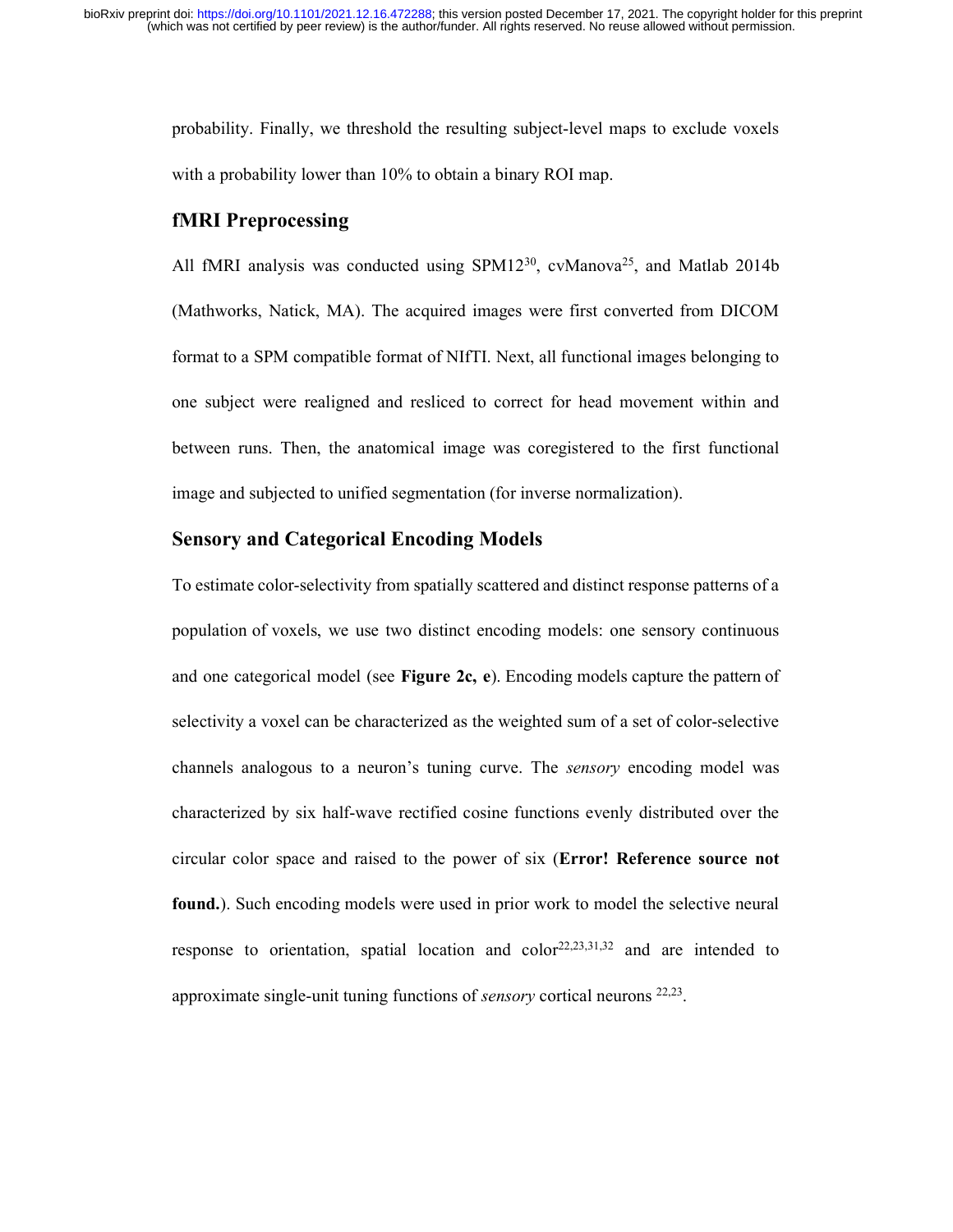To model categorical neural representation, we developed a novel type of basis function of color (Error! Reference source not found.c) using empirical color categorization data (Error! Reference source not found.ab).

Six categorical basis functions captured the boundaries and prototypical colors of 'blue', 'pink', 'green', 'purple', 'orange', and 'yellow'. To demarcate the boundaries of selectivity categories, we used the category naming data, and the category identification data was used to identify the prototypical exemplars of each category. The two corresponding probability distributions combining data from all subjects (Figure 2c, left) were normalized, so that the sum probability of each category equaled one. Then, we averaged the two probability distributions to create an encoding model capturing both the boundaries and the prototypical exemplars of each category. The resulting basis functions were normalized by dividing them by the highest value among all six channels.

Notably, this categorical encoding model does not require category-selective neuronal populations to exhibit an all-or-none response to any given stimulus. This is motivated by the behavioral data indicating that color categorization is probabilistic with the same hue being assigned different color categories in different trials in the naming task. Further, we anticipated that categorically color-selective voxels respond strongest to prototypical exemplars of a given color category. Finally, fitting the six basis functions simultaneously allows any voxel to have positive weights for multiple color categories as it might contain neurons selective for multiple categories.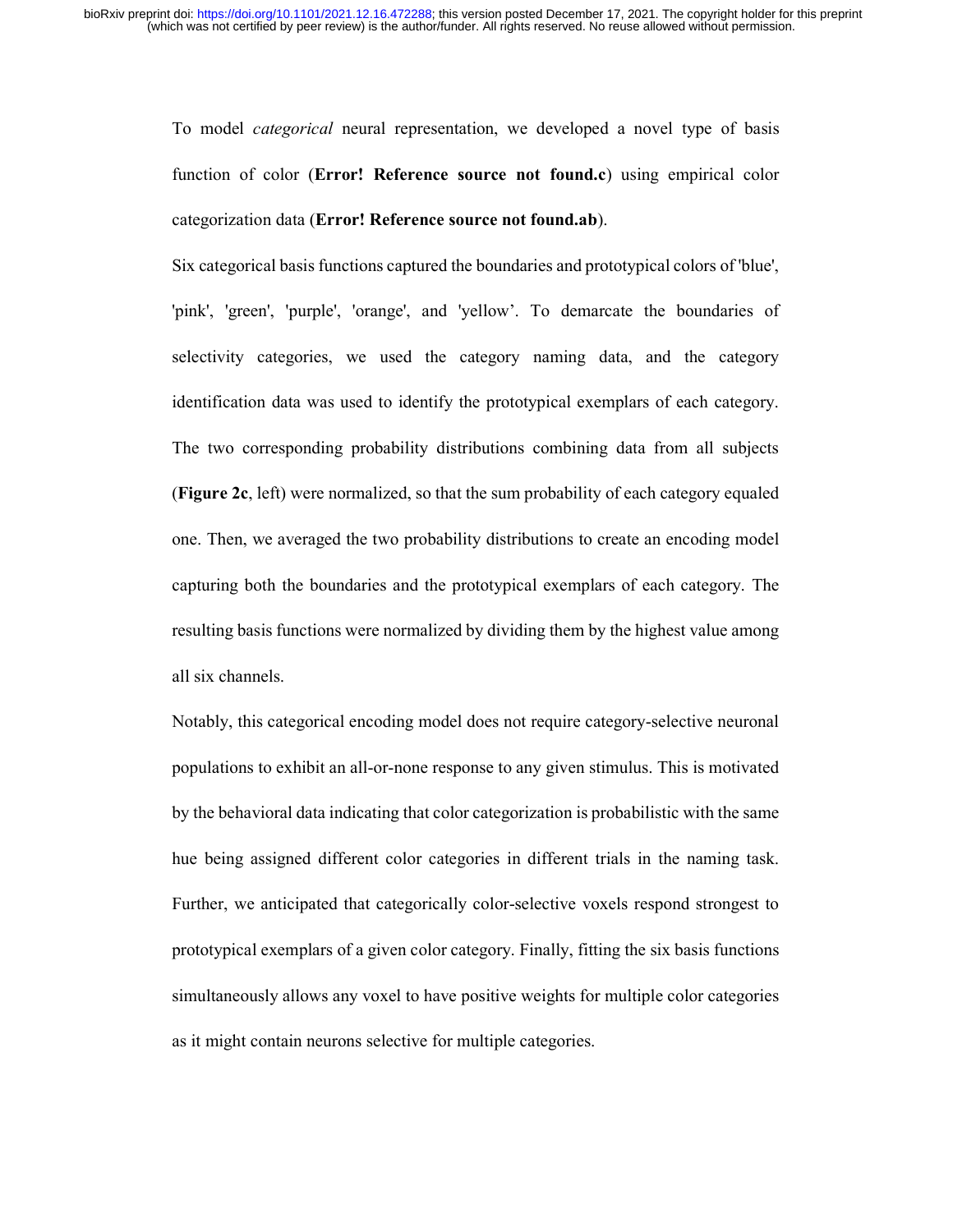Thus, we created two distinct encoding models: (1) A sensory model used in prior work to resemble the tuning of sensory neurons while carrying no information about the delineations of common color categories, and (2) a categorical encoding model informed by empirical categorization data.

#### Multivariate Pattern Analysis

To test which of these models best explained mnemonic activity patterns during the working memory delay, we combined these two encoding models with a recently-developed form of multivariate pattern analysis (MVPA), cross-validated multivariate analysis of variance (MANOV $A^{25}$ ). The analysis was performed on a set of selected voxels within three regions of interest (ROIs): V1, V4, VO1 (see Figure 3a). For this, we first estimated parameters (i.e., betas) for multivariate generalized linear models (MGLM) separately for each condition (memory and perceptual) and encoding model (sensory and categorical) which modelled sample colors as a set of six parametric modulations representing the six basis functions per model.

For the memory task, we used five finite impulse response (FIR) regressors to represent the 10 s delay-period (5 fMRI scans at a TR of 2 s). The design matrix modelled the 478 scans per run using 36 regressors (7 stimulus-based regressors [1 constant and 6 basis functions]  $x$  5 FIR bins  $+$  1 run-wise constant). Separate design matrices and MGLMs used basis functions from the *sensory* and the *categorical* encoding model.

For the perceptual task, but the 4 s stimulus presentation was represented by a canonical hemodynamic response function (HRF, duration = 4 s), which was time-locked to the stimulus presentation's onset. The design matrix captured each run (either 175 or 350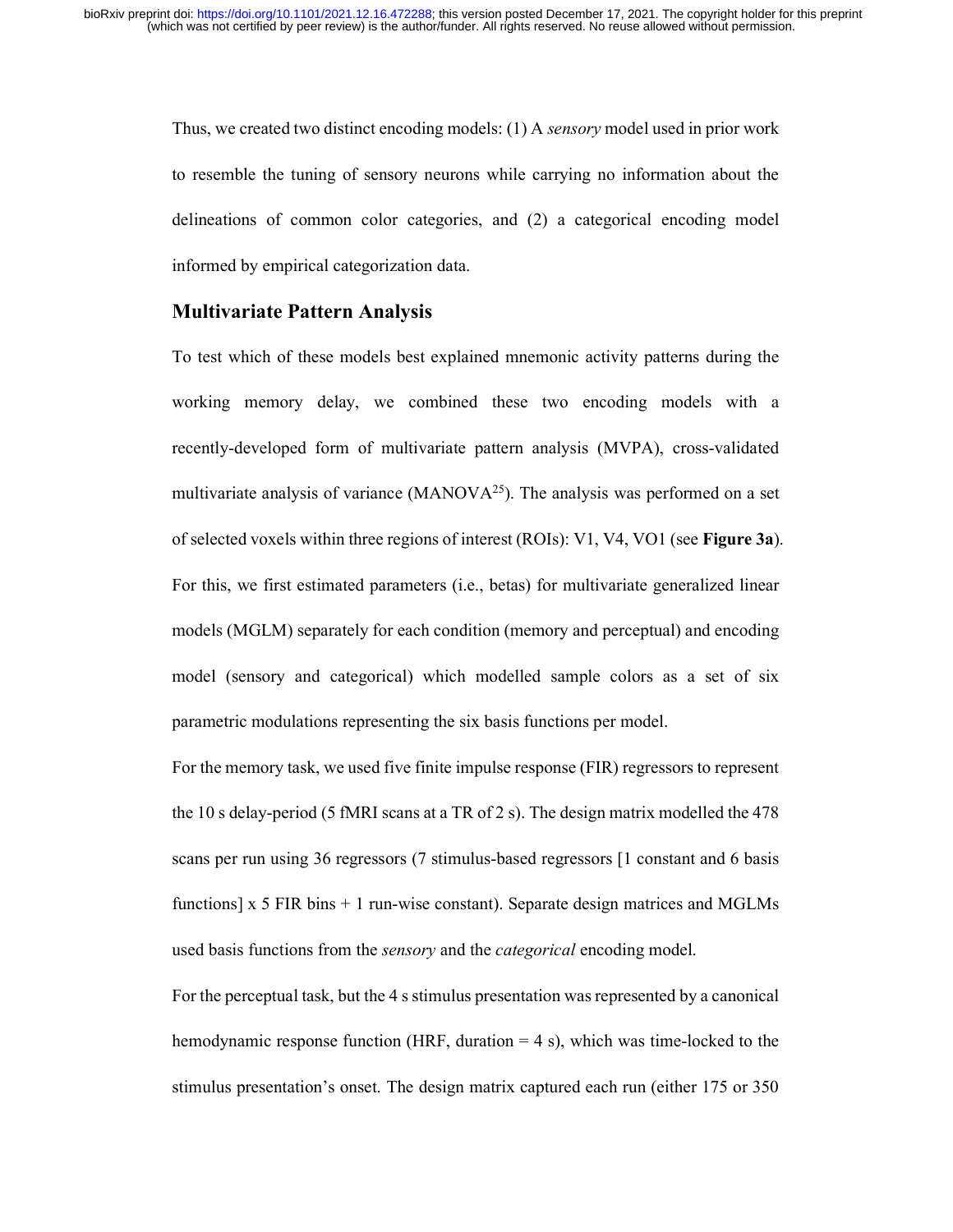scans) using 8 regressors (7 stimulus-based regressors [1 constant and 6 basis functions] x 1 HRF + 1 run-wise constant). Again, separate design matrices and MGLMs used basis functions from the sensory and the categorical encoding model. Parameter estimates for all models were estimated using standard SPM parameters, but parametric modulations were not orthogonalized and serial correlations corrections were omitted. Next, we estimated the variance explained by these models by contrasting each neighboring pair of basis functions (BF 1 vs BF 2; BF 2 vs BF3; BF 3 vs BF 4...) separately for each time point (for the memory task). For the memory task, the overall contrast matrix for a given run was comprised of 35 columns representing 35 regressors (six BF-based and one stimulus-based regressors, each in five FIRs bins) and 25 rows representing 25 contrasts (five contrasts between six BF-based regressors, each in five FIR bins). For the perceptual task, the contrast matrix for a given run had 7 columns representing 7 regressors (six BF-based and one stimulus-based regressors, each in one HRF bin) and 5 rows representing 5 contrasts (five contrasts between six BF-based regressors). The null hypothesis, here, is that in a given set of voxels there are no differences in the parameter estimates for the six basis functions in a given model. Rejecting this null indicates that this subset of data carries information about sample color in a given trial. The resulting pattern distinctness D (see  $^{25,33,34}$ ) reflects the variance of the neural data explained by the respective model. To assess statistical significance against chance-level  $(D = 0)$  and to compare models against each other as well as model-by-task interactions, we used a nonparametric bootstrapping testing group effects by random resampling  $10e^5$  times  $35-37$ . We corrected the resulting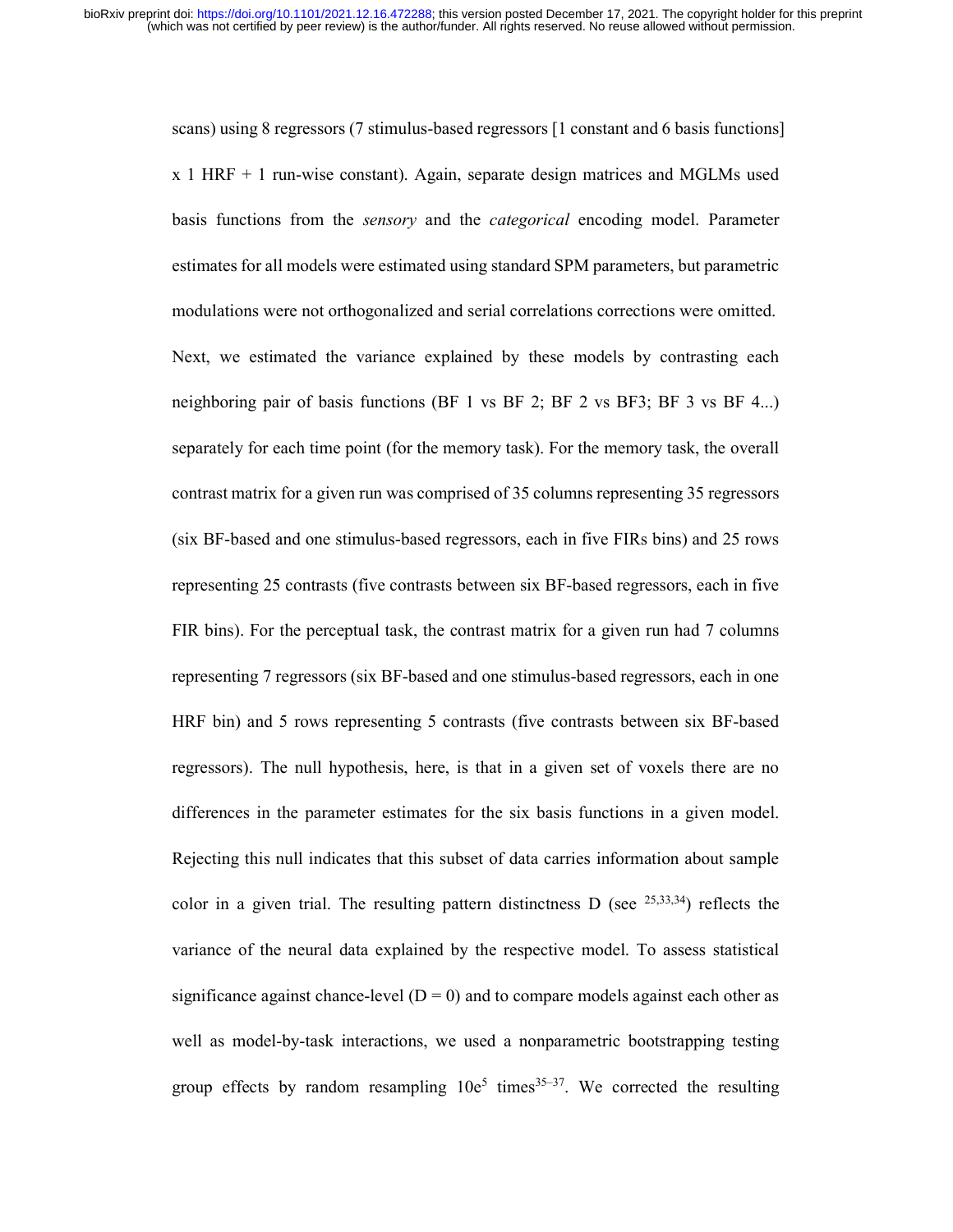confidence intervals for the multiple comparisons in the three different ROIs using

Bonferroni correction (resulting in an effective confidence interval of 98.33 %).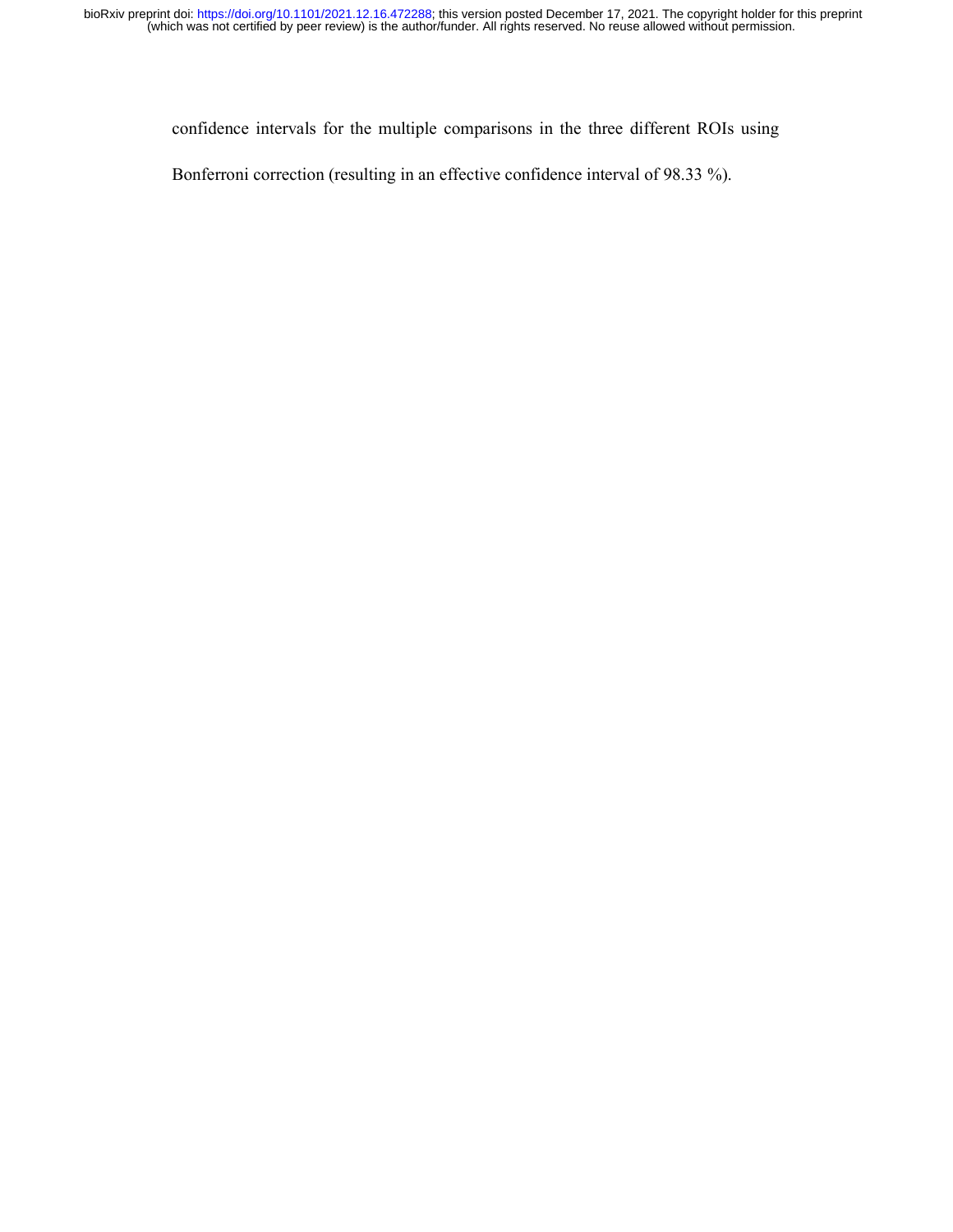# Data Availability

All data analyzed in the current study are available from the corresponding author upon

request.

# References

- 1. Baddeley, A.D. (Clarendon Press: Oxford (UK), 1986).
- 2. Christophel, T.B., Klink, P.C., Spitzer, B., Roelfsema, P.R. & Haynes, J.-D. Trends Cogn. Sci. 21, 111–124 (2017).
- 3. Christophel, T.B., Hebart, M.N. & Haynes, J.-D. J. Neurosci. 32, 12983–12989 (2012).
- 4. Christophel, T.B., Allefeld, C., Endisch, C. & Haynes, J.-D. Cereb. Cortex 28, 2146–2161 (2018).
- 5. Dotson, N.M., Hoffman, S.J., Goodell, B. & Gray, C.M. Neuron 99, 215-226.e4 (2018).
- 6. Ester, E.F., Sprague, T.C. & Serences, J.T. Neuron 87, 893–905 (2015).
- 7. Hernández, A. et al. Neuron 66, 300–314 (2010).
- 8. Kumar, S. et al. J. Neurosci. 36, 4492–4505 (2016).
- 9. Sprague, T.C., Ester, E.F. & Serences, J.T. Curr. Biol. 24, 2174–2180 (2014).
- 10. Salazar, R.F., Dotson, N.M., Bressler, S.L. & Gray, C.M. Science 338, 1097–1100 (2012).
- 11. Fuster, J.M. Trends Neurosci. 20, 451–459 (1997).
- 12. Wilken, P. & Ma, W.J. J. Vis. 4, 11–11 (2004).
- 13. Bays, P.M., Catalao, R.F.G. & Husain, M. J. Vis. 9, 7.1-711 (2009).
- 14. Buschman, T.J., Siegel, M., Roy, J.E. & Miller, E.K. Proc. Natl. Acad. Sci. 108, 11252–11255 (2011).
- 15. Awh, E., Barton, B. & Vogel, E.K. Psychol. Sci. 18, 622–628 (2007).
- 16. Luck, S.J. & Vogel, E.K. Nature 390, 279–280 (1997).
- 17. Lindsey, D.T. & Brown, A.M. Proc. Natl. Acad. Sci. U. S. A. 103, 16608–16613 (2006).
- 18. Loreto, V., Mukherjee, A. & Tria, F. Proc. Natl. Acad. Sci. 109, 6819–6824 (2012).
- 19. Siuda-Krzywicka, K. et al. Cell Rep. 28, 2471-2479.e5 (2019).
- 20. Bae, G.-Y., Olkkonen, M., Allred, S.R. & Flombaum, J.I. J. Exp. Psychol. Gen. 144, 744–763 (2015).
- 21. Panichello, M.F., DePasquale, B., Pillow, J.W. & Buschman, T.J. Nat. Commun. 10, 3366 (2019).
- 22. Ester, E.F., Anderson, D.E., Serences, J.T. & Awh, E. J. Cogn. Neurosci. 25, 754–761 (2013).
- 23. Brouwer, G.J. & Heeger, D.J. J. Neurosci. 29, 13992–14003 (2009).
- 24. Wang, L., Mruczek, R.E.B., Arcaro, M.J. & Kastner, S. Cereb. Cortex 25, 3911–3931 (2015).
- 25. Allefeld, C. & Haynes, J.-D. NeuroImage 89, 345–357 (2014).
- 26. Rademaker, R.L., Chunharas, C. & Serences, J.T. Nat. Neurosci. 22, 1336–1344 (2019).
- 27. Cosgrove, K.P., Mazure, C.M. & Staley, J.K. Biol. Psychiatry 62, 847–855 (2007).
- 28. Sperling, G. Psychol. Monogr. Gen. Appl. 74, 1–29 (1960).
- 29. Berlin, B. & Kay, P. (University of California Press: Berkeley and Los Angeles, 1969).